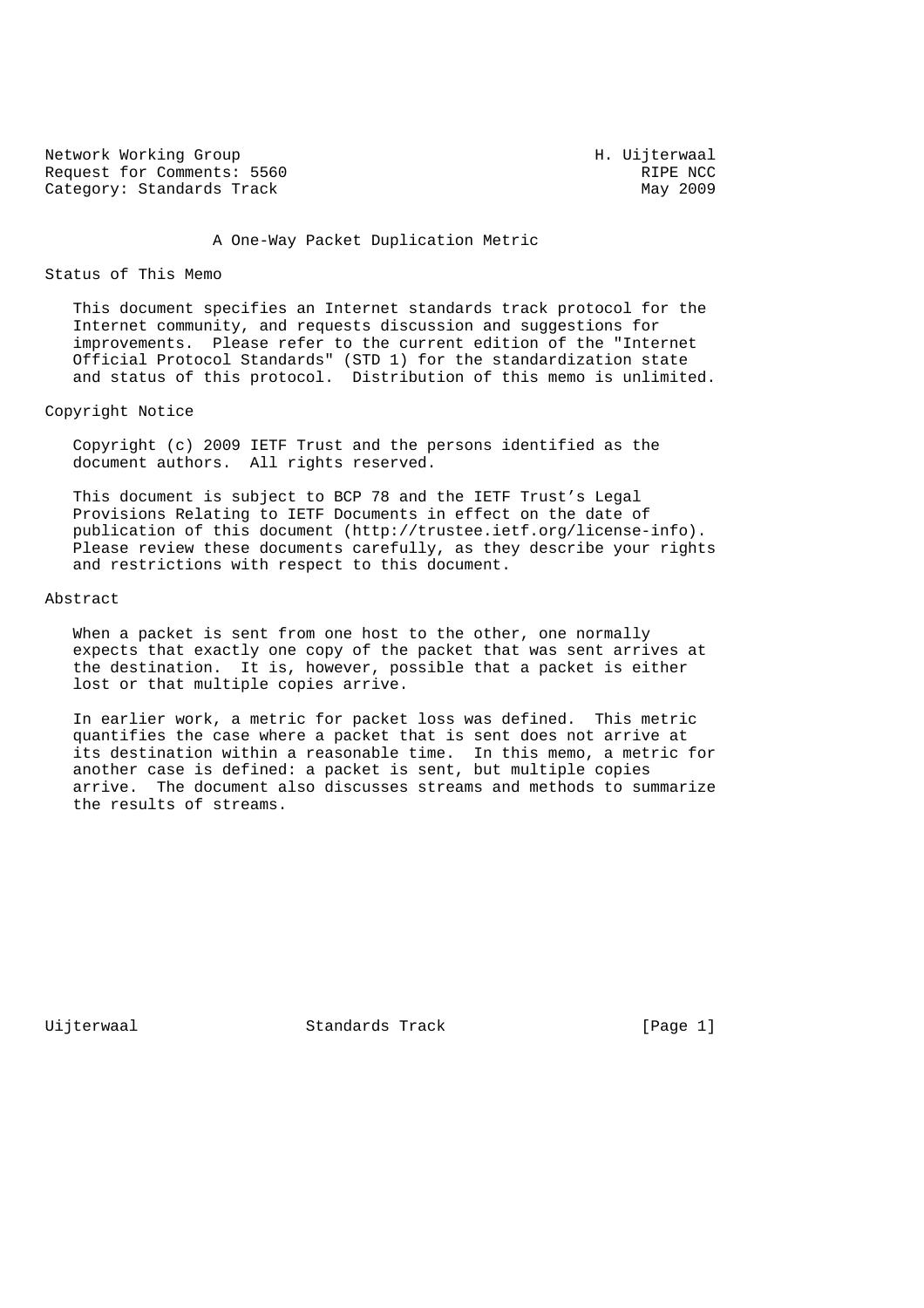# Table of Contents

|    | 2. A Singleton Definition for One-Way Packet Arrival Count  4 |
|----|---------------------------------------------------------------|
|    |                                                               |
|    |                                                               |
|    |                                                               |
|    |                                                               |
|    |                                                               |
|    |                                                               |
|    |                                                               |
|    |                                                               |
|    | 3. A Singleton Definition for One-Way Packet Duplication  6   |
|    |                                                               |
|    |                                                               |
|    |                                                               |
|    |                                                               |
|    |                                                               |
|    | 4. Definition for Samples for One-Way Packet Duplication 7    |
|    |                                                               |
|    |                                                               |
|    |                                                               |
|    |                                                               |
|    |                                                               |
|    |                                                               |
|    |                                                               |
|    |                                                               |
|    |                                                               |
|    |                                                               |
|    |                                                               |
|    |                                                               |
|    |                                                               |
|    |                                                               |
|    |                                                               |
|    | 4.2.7. Reporting the metric 10                                |
|    | 5. Some Statistics Definitions for One-Way Duplication 10     |
|    | Type-P-one-way-packet-duplication-fraction 10<br>5.1.         |
|    | 5.2. Type-P-one-way-replicated-packet-rate 10                 |
|    |                                                               |
|    |                                                               |
|    |                                                               |
| 8. |                                                               |
|    |                                                               |
|    |                                                               |
|    |                                                               |
|    |                                                               |

Uijterwaal Standards Track [Page 2]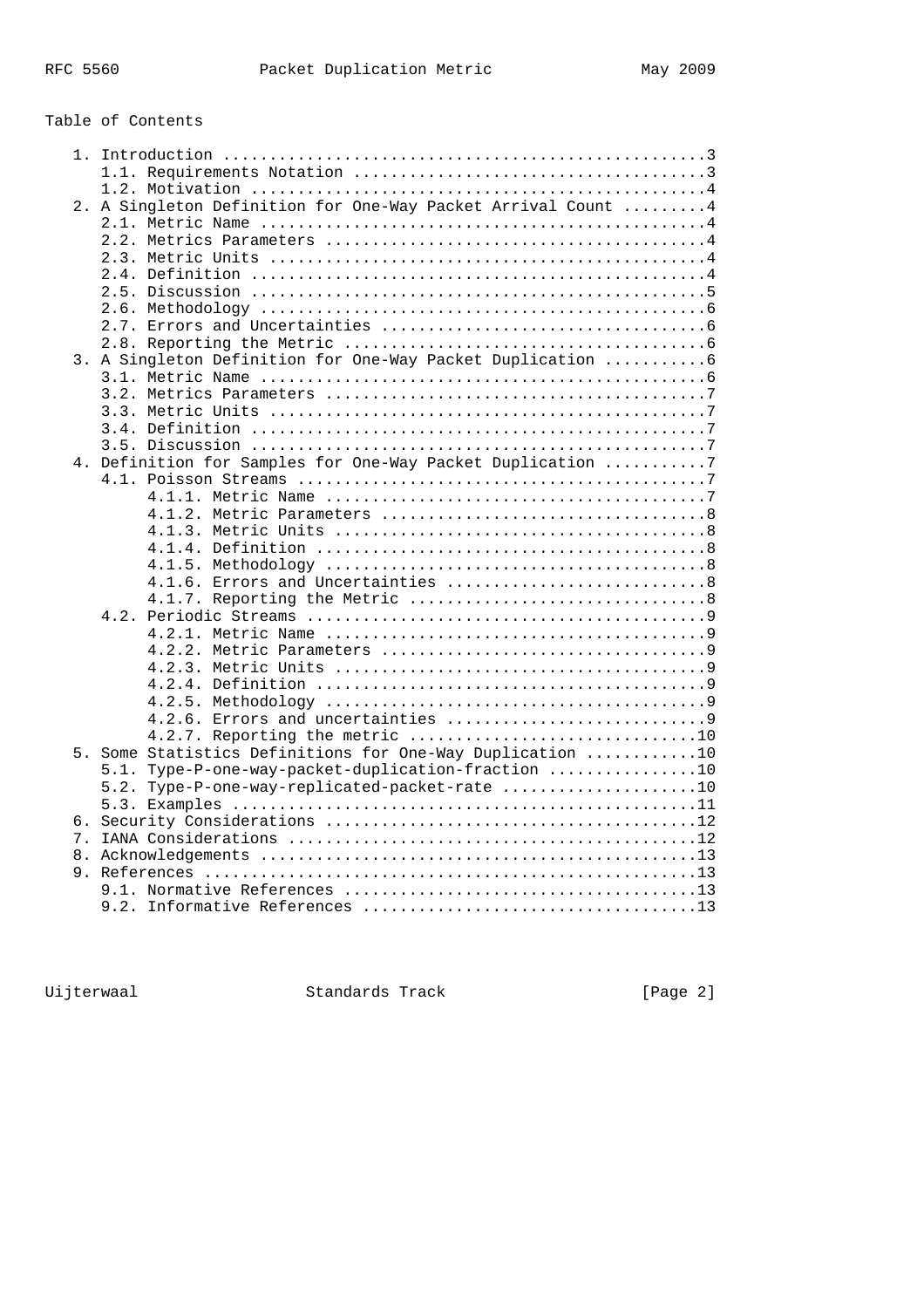### 1. Introduction

 This document defines a metric for one-way packet duplication across Internet paths. It builds on the IP Performance Metrics (IPPM) Framework document [RFC2330]; the reader is assumed to be familiar with that document.

 This document follows the same structure as the document for one-way packet loss [RFC2680]; the reader is assumed to be familiar with that document as well.

The structure of this memo is as follows:

- o First, a singleton metric, called Type-P-one-way-packet-arrival count, is introduced to measure the number of arriving packets for each packet sent.
- o Then, a singleton metric, called Type-P-one-way-packet duplication, is defined to describe a single instance of packet duplication.
- o Next, this singleton metric is used to define samples, Type-P-one way-Packet-Duplication-Poisson-Stream and Type-P-one-way-Packet- Duplication-Periodic-Stream. These are introduced to measure duplication in a series of packets sent with either Poisson distributed [RFC2680] or periodic [RFC3432] intervals between the packets.
- o Finally, statistics that summarize the properties of these samples are introduced.
- 1.1. Requirements Notation

 The key words "MUST", "MUST NOT", "REQUIRED", "SHALL", "SHALL NOT", "SHOULD", "SHOULD NOT", "RECOMMENDED", "MAY", and "OPTIONAL" in this document are to be interpreted as described in [RFC2119].

 Although RFC 2119 was written with protocols in mind, the key words are used in this document for similar reasons. They are used to ensure the results of measurements from two different implementations are comparable and to note instances when an implementation could perturb the network.

Uijterwaal Standards Track [Page 3]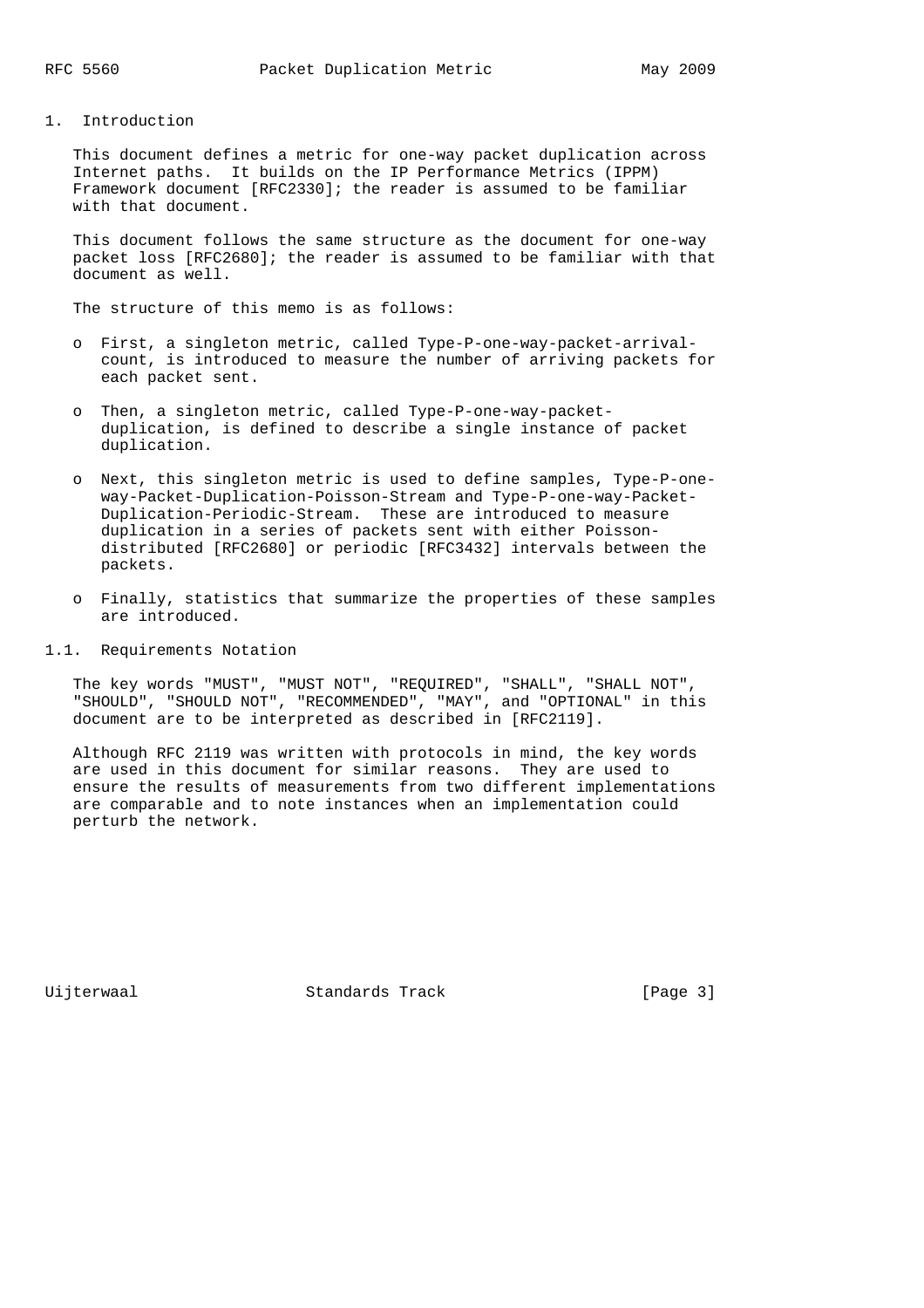### 1.2. Motivation

When a packet is sent from one host to the other, one normally expects that exactly one copy of the packet that was sent arrives at the destination. It is, however, possible that a packet is either lost or that multiple copies arrive.

 In earlier work, a metric for packet loss was defined [RFC2680]. This metric distinguishes between cases where the packet arrives and where the packet does not arrive within a reasonable time. In this memo, a metric for a third outcome is defined: a single packet is sent, but multiple copies arrive.

 As this document describes a case similar to the one discussed in [RFC2680], all considerations from that document on timing and accuracy apply.

2. A Singleton Definition for One-Way Packet Arrival Count

#### 2.1. Metric Name

Type-P-one-way-packet-arrival-count

- 2.2. Metrics Parameters
	- o src, the IP address of a host
	- o dst, the IP address of a host
	- o T, the wire time of a packet at the source
	- o T0, the maximum waiting time for a packet to arrive at the destination.
- 2.3. Metric Units

An integer number.

2.4. Definition

Two packets are considered identical if and only if:

 o Both contain identical information fields (see Section 2.5). The recipient thus could take either packet and use the data in an application. The other packet does not contain any additional information.

Uijterwaal Standards Track [Page 4]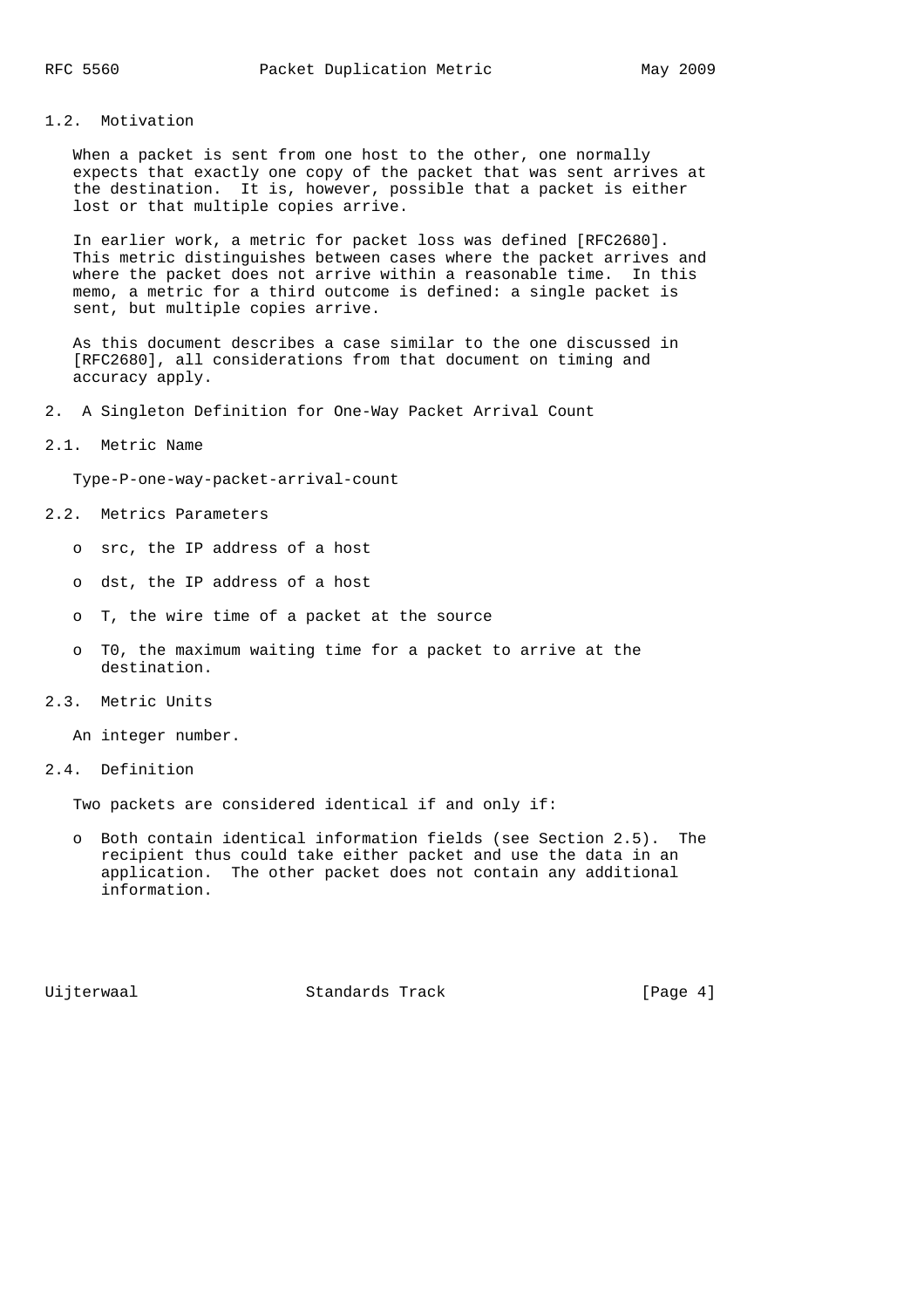o Both packets appear to have been sent by one and the same host, to one and the same destination. Hosts are identified by their IP addresses.

 The value of a Type-P-one-way-packet-arrival-count is a positive integer number indicating the number of (uncorrupted and identical) copies received by dst in the interval [T, T+T0] for a packet sent by src at time T.

 If a packet is sent, but it is lost or does not arrive in the interval [T, T+T0], then the metric is undefined. Applications MAY report an "impossible" value (for example, -1) to indicate this condition instead of undefined.

 If a packet is fragmented during transport and if, for whatever reason, reassembly does not occur, then the packet will be deemed lost. It is thus not included in the Type-P-one-way-packet-arrival count.

### 2.5. Discussion

 This metric counts the number of packets arriving for each packet sent. The time-out value T0 SHOULD be set to a value when the application could potentially still use the packet and would not discard it automatically.

 If this metric is used in parallel with the Packet Loss Metric [RFC2680], the value of T0 MUST be the same for both cases in order to keep the results comparable.

 The metric only counts packets that are not corrupted during transmission and may have been resent automatically by lower layers or intermediate devices. Packets that were corrupted during transmission but, nevertheless, still arrived at dst are not counted.

 Clocks do have to be synchronized between src and dst such that it is possible to uniquely and accurately determine the interval [T, T+T0] at both sides.

 If this metric is used in an active measurement system, the system MUST NOT send multiple packets with identical information fields in order to avoid that all packets will be declared duplicates. This metric can be used inside a passive measurement system as well, using packets generated by another source. However, if the source can send two identical packets within the interval [T, T+T0], this will be incorrectly labeled as a duplicate, resulting in a false positive. It is up to the implementor to estimate if this scenario is likely to happen and the rate of false positives that is acceptable.

Uijterwaal Standards Track [Page 5]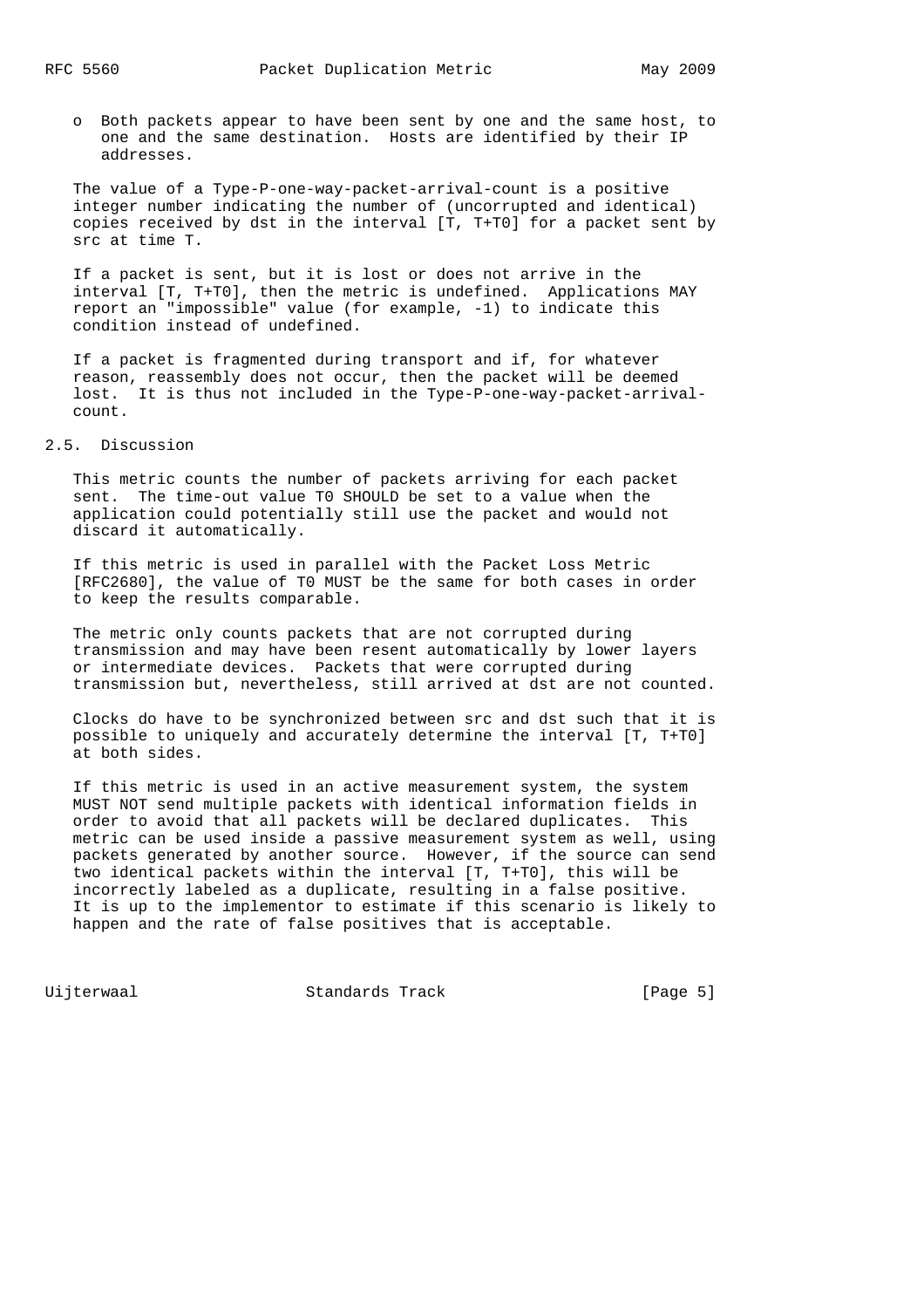The definition of identical information fields is such that two packets are considered to be identical if they are sent from the same source and contain the same information. This does not necessarily mean that all bits in the packet are the same. For example, when a packet is replicated and the copies are transferred along different paths, the Time to Live (TTL) may be different. The implementation MUST specify which fields are compared when deciding whether or not two packets are identical.

 In the case of IPv4, these will usually be: version, ihl, identification, src, dst, protocol, some or all upper-layer protocol data.

 In IPv6, these will usually be: version, next header, source, destination, some or all upper-layer protocol data

 Note that the use of the identification field is not present in non fragmented IPv6 packets and may not be sufficient to distinguish packets from each even in IPv4, particularly at higher transmission speeds

### 2.6. Methodology

 The basic technique to measure this metric follows the methodology described in Section 2.6 of [RFC2680] with one exception.

 [RFC2680] does not specify that the receiving host should be able to receive multiple copies of a single packet, as it only needs one copy to determine the metrics. Implementations for this metric should obviously be capable of receiving multiple copies.

2.7. Errors and Uncertainties

Refer to Section 2.7 of [RFC2680].

2.8. Reporting the Metric

Refer to Section 2.8 of [RFC2680].

- 3. A Singleton Definition for One-Way Packet Duplication
- 3.1. Metric Name

Type-P-one-way-packet-duplication

Uijterwaal Standards Track [Page 6]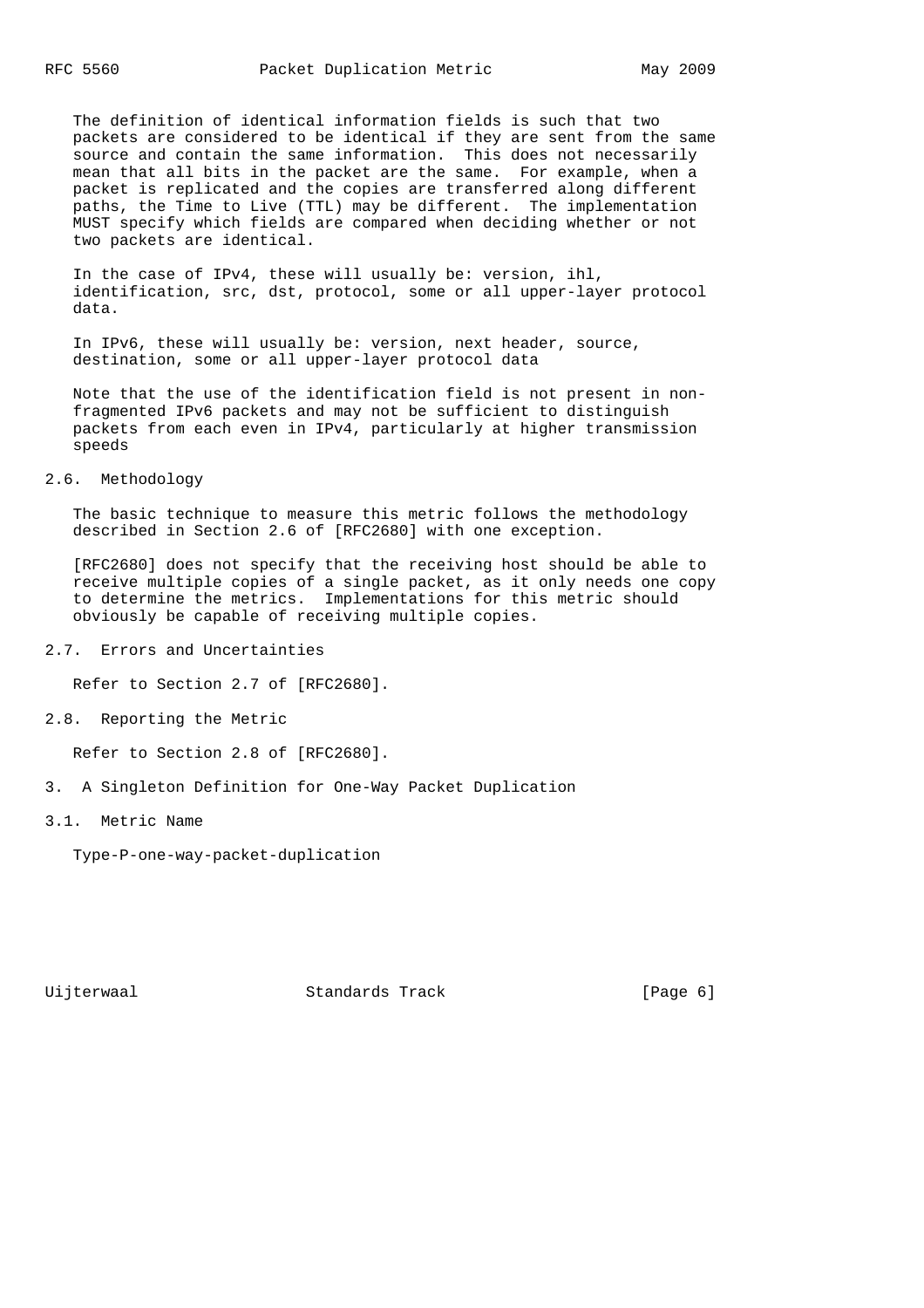- 3.2. Metrics Parameters
	- o src, the IP address of a host
	- o dst, the IP address of a host
	- o T, the wire time of a packet at the source
	- o T0, the maximum waiting time for a packet to arrive at the destination.
- 3.3. Metric Units

An integer number.

3.4. Definition

 The value of a Type-P-one-way-packet-duplication is a positive integer number indicating the number of (uncorrupted and identical) additional copies of an individual packet received by dst in the interval [T, T+T0] as sent by src at time T.

 If a packet is sent and only one copy arrives in the interval [T, T+T0], then the metric is 0. If no copy arrives in this interval, then the metric is undefined. Applications MAY report an "impossible" value (for example, -1) to indicate this condition.

3.5. Discussion

This metric is equal to:

Type-P-one-way-packet-arrival-count - 1

 This metric is expected to be used for applications that need to know duplication for an individual packet. All considerations regarding methodology, errors, and reporting from the previous section apply.

- 4. Definition for Samples for One-Way Packet Duplication
- 4.1. Poisson Streams
- 4.1.1. Metric Name

Type-P-one-way-Packet-Duplication-Poisson-Stream

Uijterwaal Standards Track [Page 7]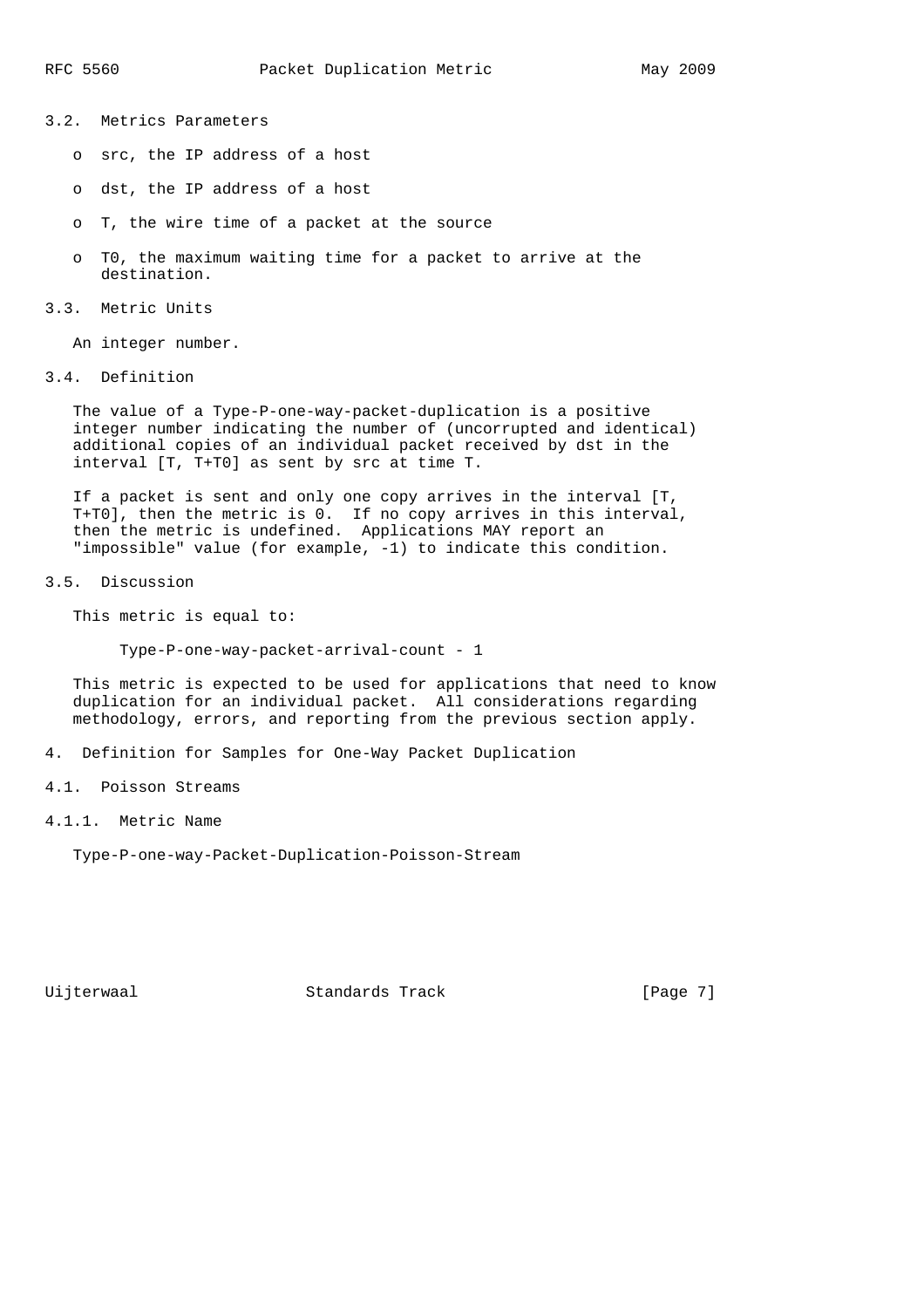4.1.2. Metric Parameters

- o src, the IP address of a host.
- o dst, the IP address of a host.
- o Ts, a time.
- o Tf, a time. Ts and Tf specify the time interval when packets can be sent for this stream.
- o T0, the maximum waiting time for a packet to arrive at the destination.
- o lambda, a rate in reciprocal seconds.

4.1.3. Metric Units

A sequence of pairs; the elements of each pair are:

- o T, a time
- o Type-P-one-way-packet-arrival-count for the packet sent at T.

### 4.1.4. Definition

 Given Ts, Tf, and lambda, we compute a pseudo-random Poisson process beginning at or before Ts, with average-rate lambda, and ending at or after Tf. Those time values greater than or equal to Ts, and less than or equal to Tf are then selected. At each of the times in this process, we obtain the value of Type-P-one-way-packet-arrival-count. The value of the sample is the sequence made up of the resulting {time, duplication} pairs. If there are no such pairs, the sequence is of length zero, and the sample is said to be empty.

4.1.5. Methodology

Refer to Section 3.6 of [RFC2680].

4.1.6. Errors and Uncertainties

Refer to Section 3.7 of [RFC2680].

4.1.7. Reporting the Metric

Refer to Section 3.8 of [RFC2680].

Uijterwaal Standards Track [Page 8]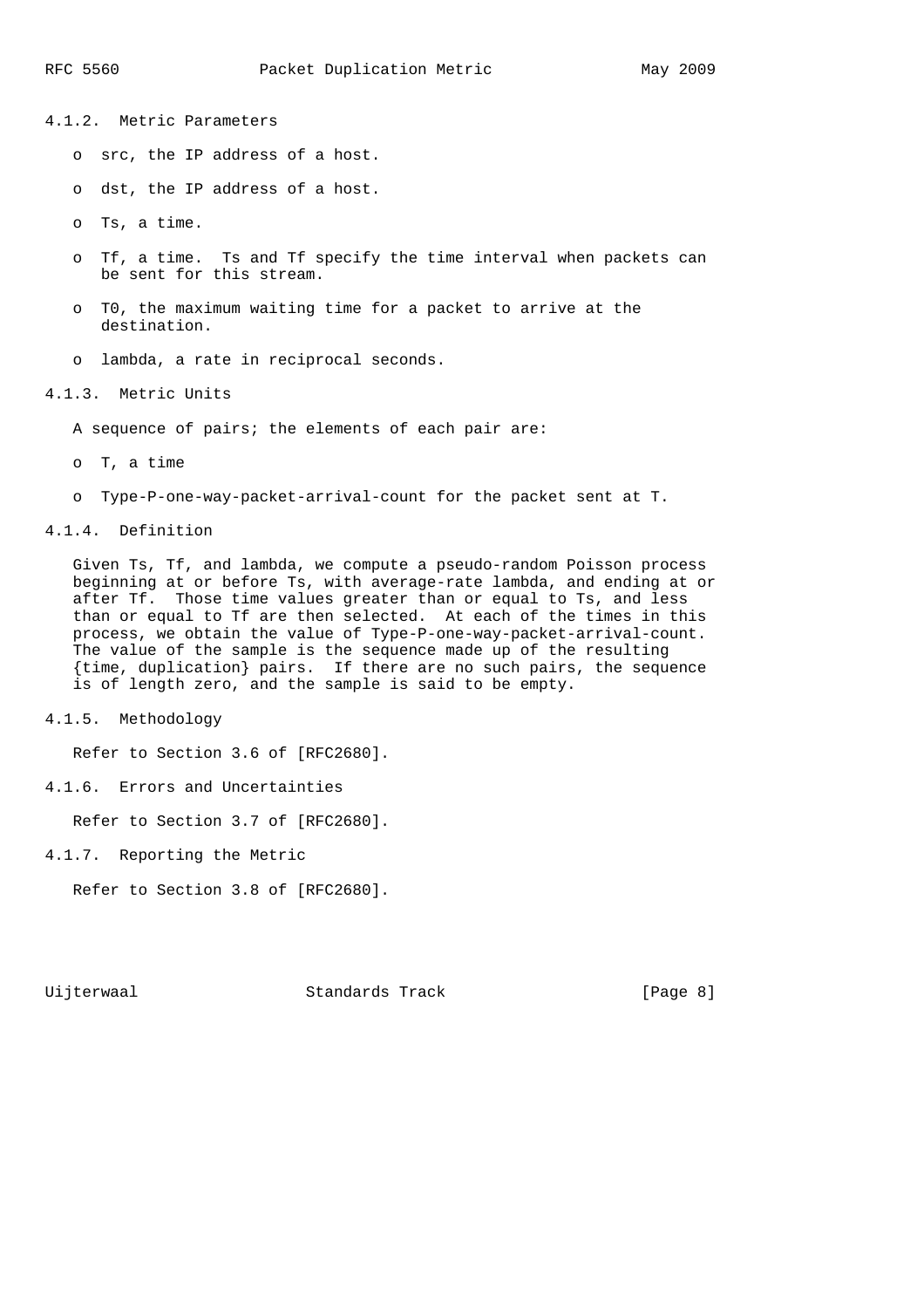4.2. Periodic Streams

4.2.1. Metric Name

Type-P-one-way-Packet-Duplication-Periodic-Stream

- 4.2.2. Metric Parameters
	- o src, the IP address of a host.
	- o dst, the IP address of a host.
	- o Ts, a time.
	- o Tf, a time. Ts and Tf specify the time interval when packets can be sent for this stream.
	- o T0, the maximum waiting time for a packet to arrive at the destination.
	- o lambda, a rate in reciprocal seconds.

### 4.2.3. Metric Units

A sequence of pairs; the elements of each pair are:

- o T, a time
- o Type-P-one-way-packet-arrival-count for the packet sent at T.

### 4.2.4. Definition

 At time Ts, we start sending packets with a constant-rate lambda, until time Tf. For each packet sent, we obtain the value of Type-P one-way-packet-arrival-count. The value of the sample is the sequence made up of the resulting {time, duplication} pairs. If there are no such pairs, the sequence is of length zero and the sample is said to be empty.

4.2.5. Methodology

Refer to Section 4.5 of [RFC3432].

4.2.6. Errors and uncertainties

Refer to Section 4.6 of [RFC3432].

Uijterwaal Standards Track [Page 9]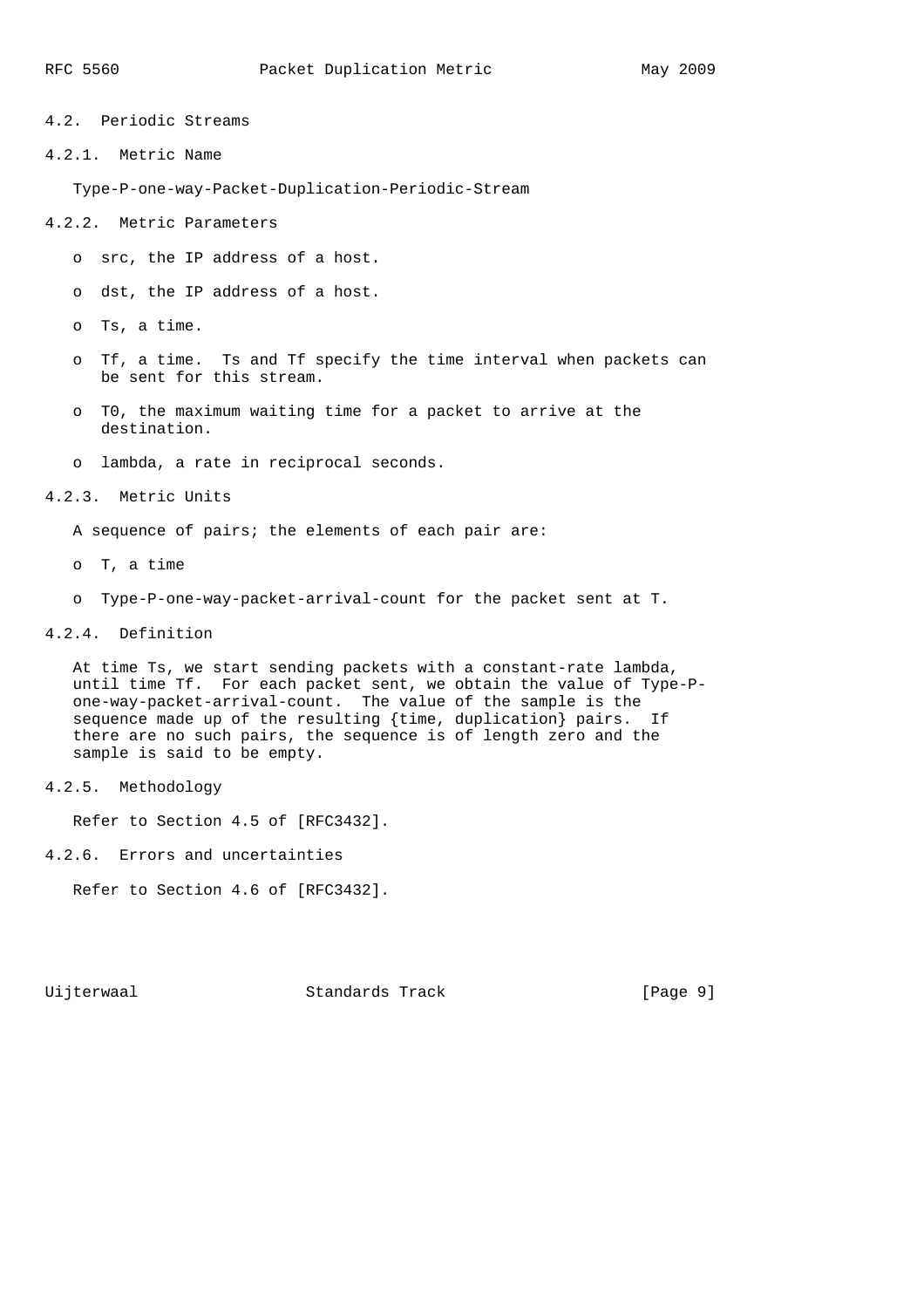4.2.7. Reporting the metric

Refer to Section 4.7 of [RFC3432].

5. Some Statistics Definitions for One-Way Duplication

 Note: the statistics described in this section can be used for both Type-P-one-way-Packet-Duplication-Poisson-Stream and Type-P-one-way- Packet-Duplication-Periodic-Stream. The application SHOULD report which sample was used as input.

5.1. Type-P-one-way-packet-duplication-fraction

 This statistic gives the fraction of additional packets that arrived in a stream.

 Given a Type-P-one-way-Packet-Duplication-Poisson-Stream, one first removes all values of Type-P-one-way-Packet-Duplication that are undefined. For the remaining pairs in the stream, one calculates: (Sum Type-P-one-way-packet-arrival-count/Number of pairs left) - 1 (In other words, (number of packets received)/(number of packets sent and not lost).)

The number can be expressed as a percentage.

Note: this statistic is the equivalent to the Y.1540 IPDR [Y1540].

5.2. Type-P-one-way-replicated-packet-rate

 This statistic gives the fraction of packets that was duplicated (one or more times) in a stream.

 Given a Type-P-one-way-Packet-Duplication-Poisson-Stream, one first removes all values of Type-P-one-way-packet-arrival-count that are undefined. For the remaining pairs in the stream, one counts the number of pairs with Type-P-one-way-packet-arrival-count greater than 1. Then, one calculates the fraction of packets that meet this criterion as a fraction of the total. (In other words: (number of duplicated packets)/(number of packets sent and not lost).)

The number can be expressed as a percentage.

Note: this statistic is the equivalent of the Y.1540 RIPR [Y1540].

Uijterwaal Standards Track [Page 10]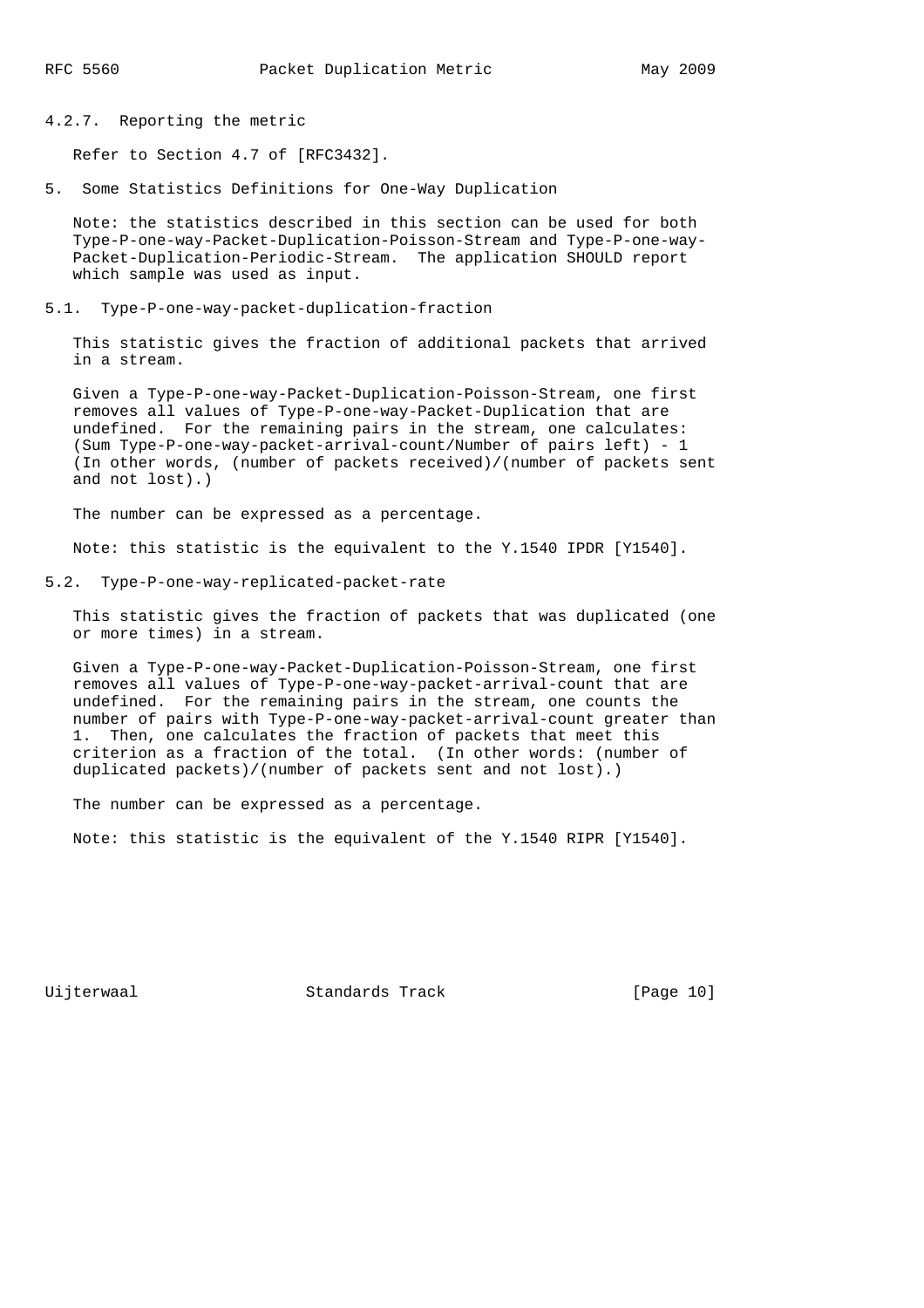## 5.3. Examples

Consider a stream of 4 packets, sent as:

(1, 2, 3, 4)

and arriving as:

o Case 1: (1, 2, 3, 4)

o Case 2: (1, 1, 2, 2, 3, 3, 4, 4)

o Case 3: (1, 1, 1, 2, 2, 2, 3, 3, 3, 4, 4, 4)

o Case 4: (1, 1, 1, 2, 3, 3, 3, 4)

 Case 1: No packets are duplicated in a stream, and both the Type-P one-way-packet-duplication-fraction and the Type-P-one-way-packet replicated-packet-rate are 0.

 Case 2: Every packet is duplicated once, and the Type-P-one-way packet-duplication-fraction is 100%. The Type-P-one-way-replicated packet-rate is 100%, too.

 Case 3: Every packet is duplicated twice, so the Type-P-one-way packet-duplication-fraction is 200%. The Type-P-one-way-replicated packet-rate is still 100%.

 Case 4: Half the packets are duplicated twice and the other half are not duplicated. The Type-P-one-way-packet-duplication-fraction is again 100%, and this number does not show the difference with case 2. However, the Type-P-one-way-packet-replicated-packet-rate is 50% in this case and 100% in case 2.

 However, the Type-P-one-way-packet-duplication-rate will not show the difference between cases 2 and 3. For this, one has to look at the Type-P-one-way-packet-duplication-fraction.

 Finally, note that the order in which the packets arrived does not affect the results. For example, these variations of case 2:

 o Case 2a: (1, 1, 2, 2, 3, 3, 4, 4) o Case 2b: (1, 2, 3, 4, 1, 2, 3, 4)

o Case 2c: (1, 2, 3, 4, 4, 3, 2, 1)

Uijterwaal Standards Track [Page 11]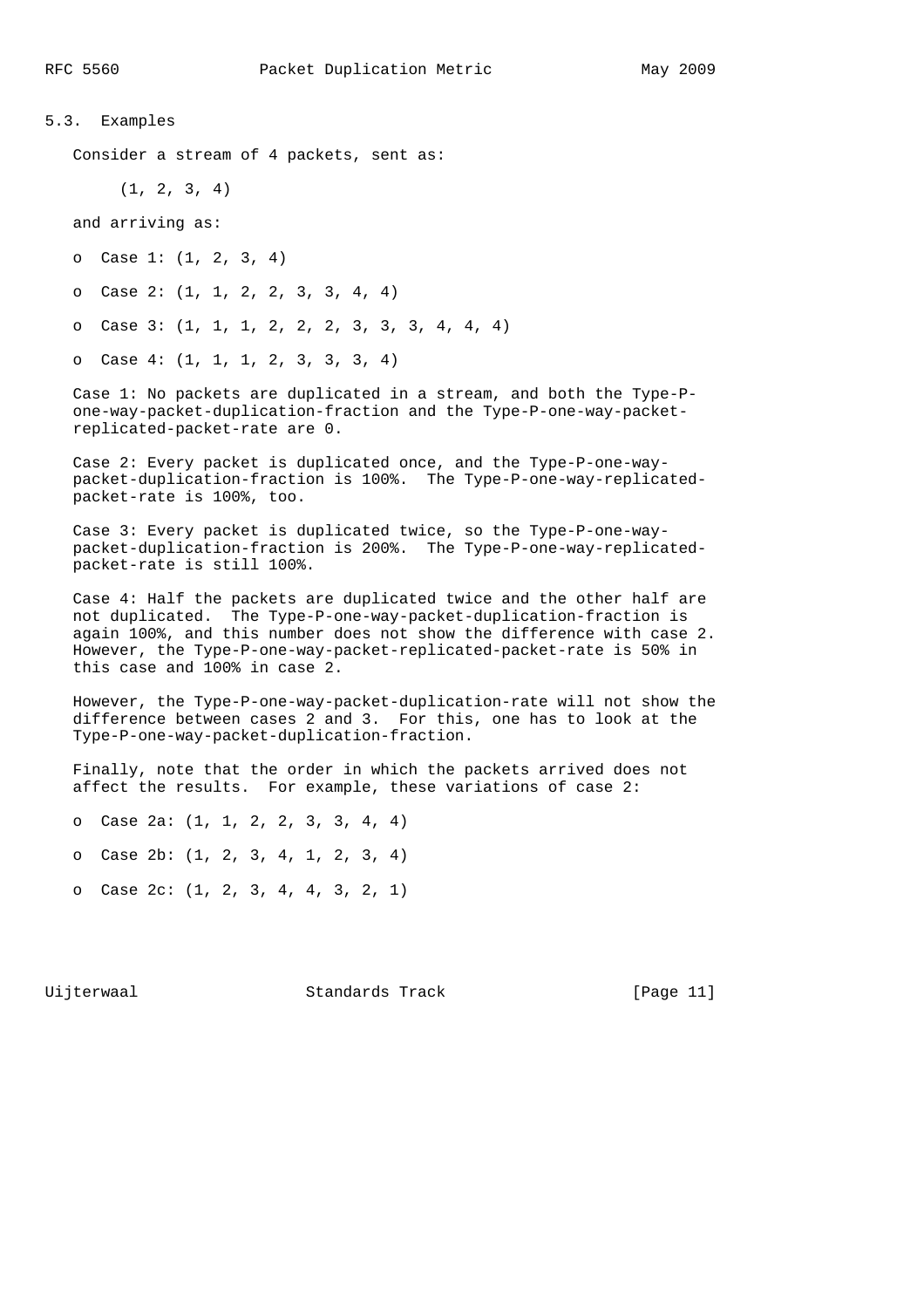(as well as any other permutation) all yield the same results for Type-P-one-way-packet-duplication-fraction and the Type-P-one-way replicated-packet-rate.

### 6. Security Considerations

 Conducting Internet measurements raises both security and privacy concerns. This memo does not specify an implementation of the metrics, so it does not directly affect the security of the Internet nor of applications that run on the Internet. However, implementations of these metrics must be mindful of security and privacy concerns.

 There are two types of security concerns: potential harm caused by the measurements and potential harm to the measurements. The measurements could cause harm because they are active, and they inject packets into the network. The measurement parameters MUST be carefully selected so that the measurements inject trivial amounts of additional traffic into the networks they measure. If they inject "too much" traffic, they can skew the results of the measurement, and in extreme cases, cause congestion and denial of service.

 The measurements themselves could be harmed by routers giving measurement traffic a different priority than "normal" traffic or by an attacker injecting artificial measurement traffic. If routers can recognize measurement traffic and treat it separately, the measurements will not reflect actual user traffic. If an attacker injects artificial traffic that is accepted as legitimate, the loss rate will be artificially lowered. Therefore, the measurement methodologies SHOULD include appropriate techniques to reduce the probability that measurement traffic can be distinguished from "normal" traffic. Authentication techniques, such as digital signatures, may be used where appropriate to guard against injected traffic attacks.

 The privacy concerns of network measurement are limited by the active measurements described in this memo. Unlike passive measurements, there can be no release of existing user data.

# 7. IANA Considerations

 IANA has registered the metrics defined in this document in the IP Performance Metrics (IPPM) Metrics Registry, see [RFC4148].

Uijterwaal Standards Track [Page 12]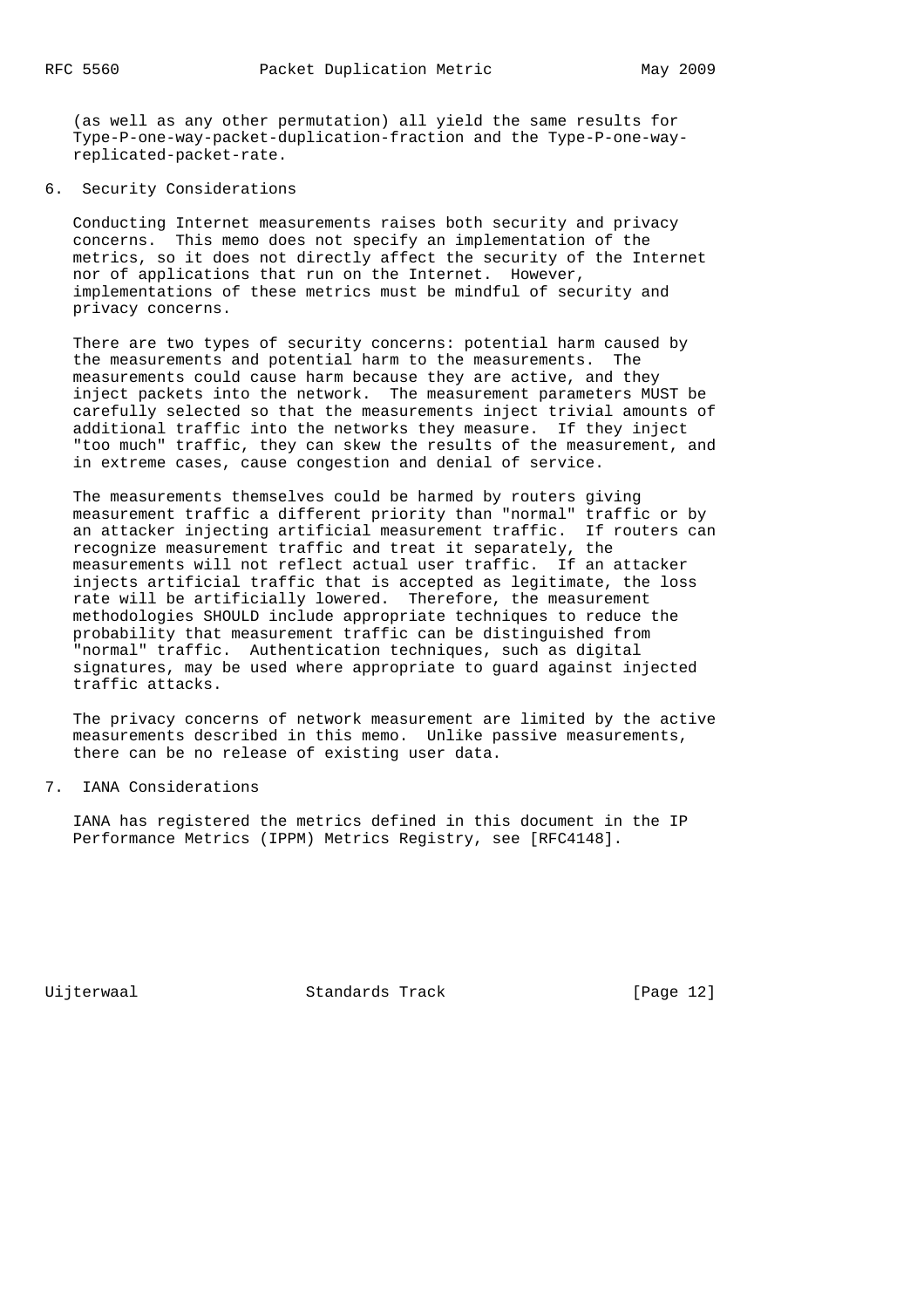### 8. Acknowledgements

 The idea to write this document came up in a meeting with Al Morton, Stanislav Shalunov, Emile Stephan, and the author on the IPPM reporting document.

 This document relies heavily on [RFC2680], and the author would like to thank the authors of that document for writing it.

 Finally, thanks are due to Lars Eggert, Al Morton, Martin Swany, and Matt Zekauskas for their comments.

### 9. References

- 9.1. Normative References
	- [RFC2119] Bradner, S., "Key words for use in RFCs to Indicate Requirement Levels", BCP 14, RFC 2119, March 1997.
	- [RFC2680] Almes, G., Kalidindi, S., and M. Zekauskas, "A One-way Packet Loss Metric for IPPM", RFC 2680, September 1999.
	- [RFC3432] Raisanen, V., Grotefeld, G., and A. Morton, "Network performance measurement with periodic streams", RFC 3432, November 2002.
- 9.2. Informative References
	- [RFC2330] Paxson, V., Almes, G., Mahdavi, J., and M. Mathis, "Framework for IP Performance Metrics", RFC 2330, May 1998.
	- [RFC4148] Stephan, E., "IP Performance Metrics (IPPM) Metrics Registry", BCP 108, RFC 4148, August 2005.
	- [Y1540] "Y.1540 ITU-T Recommendation Y.1540 (2007), Internet protocol data communication service IP packet transfer and availability performance parameters.", 2007.

Uijterwaal Standards Track [Page 13]